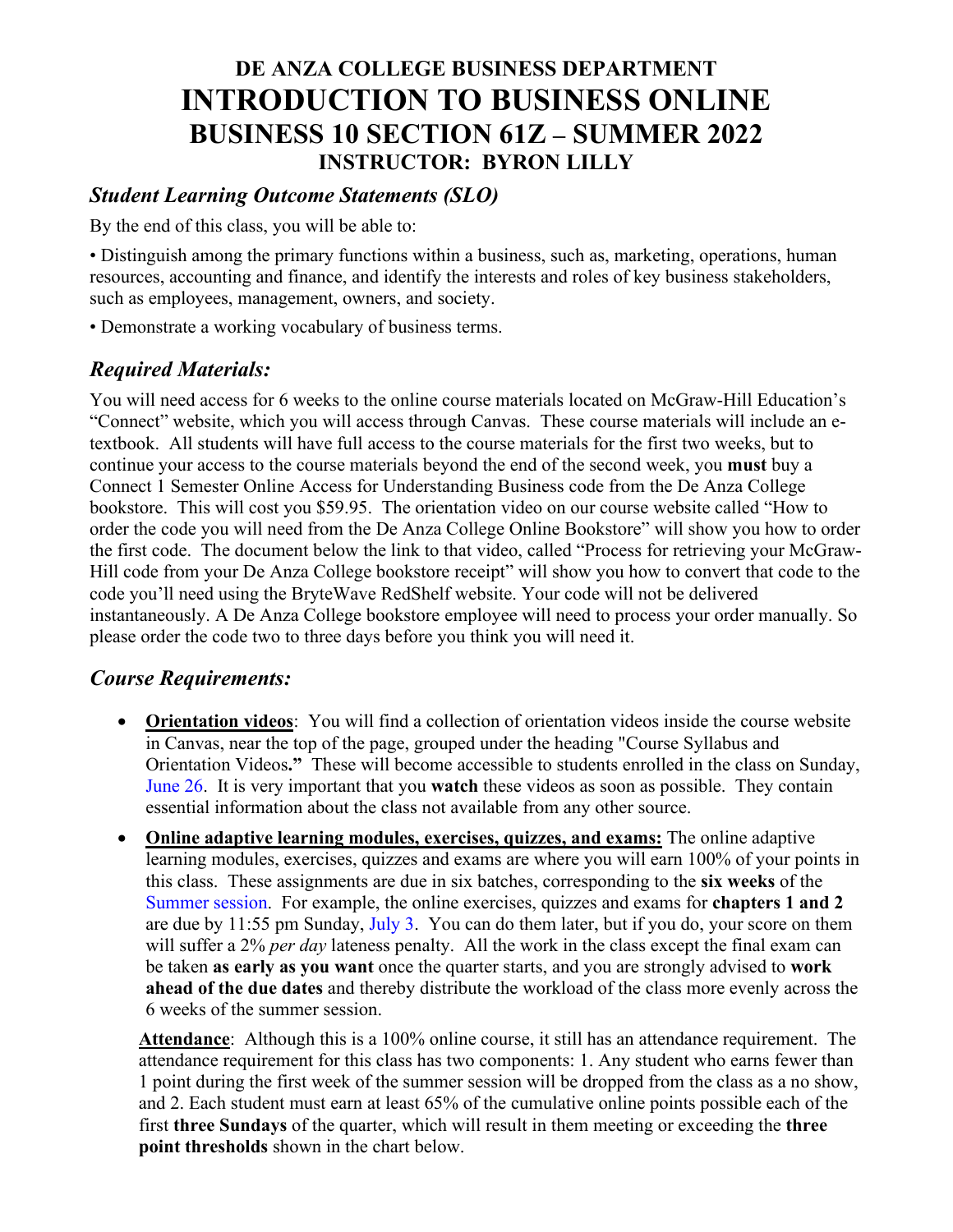Here are the minimum point thresholds each student **must** meet to avoid being dropped for inadequate attendance, per component two of the attendance requirement in this class:

| Date                  | Minimum points needed to avoid<br>being dropped |
|-----------------------|-------------------------------------------------|
| Sunday, July 3, 2022  | 300                                             |
| Sunday, July 10, 2022 | 600                                             |
| Sunday, July 17, 2022 | 1,000                                           |

- **Two Online Midterms**: The two midterms for this class are required, and are taken online. The first midterm is available from the beginning of the quarter, due 11:55 pm July 17, and available until 11:55 pm Thursday, August 4 (with a 2% *per day* lateness penalty). The second midterm is available from the beginning of the quarter, and is due at 11:55 pm August 4.
- **Online Final Exam**: The online final exam consists of three parts. All three parts are required. They will be available from 11:55 pm Thursday, July 28, and are due at 11:55 pm Thursday, August 4.

#### *General Information:*

• Last date to drop with a W: If you are not doing well in the course, or are unable to finish out the course, you may drop yourself from the course provide you do so by *Thursday, July 21, 2022*. **Late drops** (defined as any drop requested or attempted after July 21, 2022) **are not permitted**.

## *Grading Policy:*

Each student's course grade will be determined by the *percentage* of the total points possible in the class earned by that student in the current quarter.

| % of Points Earned | <b>Letter Grade</b>         |
|--------------------|-----------------------------|
| 99-100%            | $A+$                        |
| 92-98%             | $\mathsf{A}$                |
| 90-91%             | $A-$                        |
| 88-89%             | $B+$                        |
| 82-87%             | B                           |
| 80-81%             | $B -$                       |
| 78-79%             | $C+$                        |
| 70-77%             | $\mathcal{C}_{\mathcal{C}}$ |
| 67-69%             | $D+$                        |
| 58-66%             | D                           |
| 55%-57%            | $\mathsf{D}$                |
| Less than $55%$    | F                           |

## *A Word About How I Round Grade Percentages:*

I do not round all grades upward as some instructors do. I will round a grade of 91.5% up to 92%, so that would earn a letter grade of A, but I will always round a grade of 91.4999% grade down to 91%,